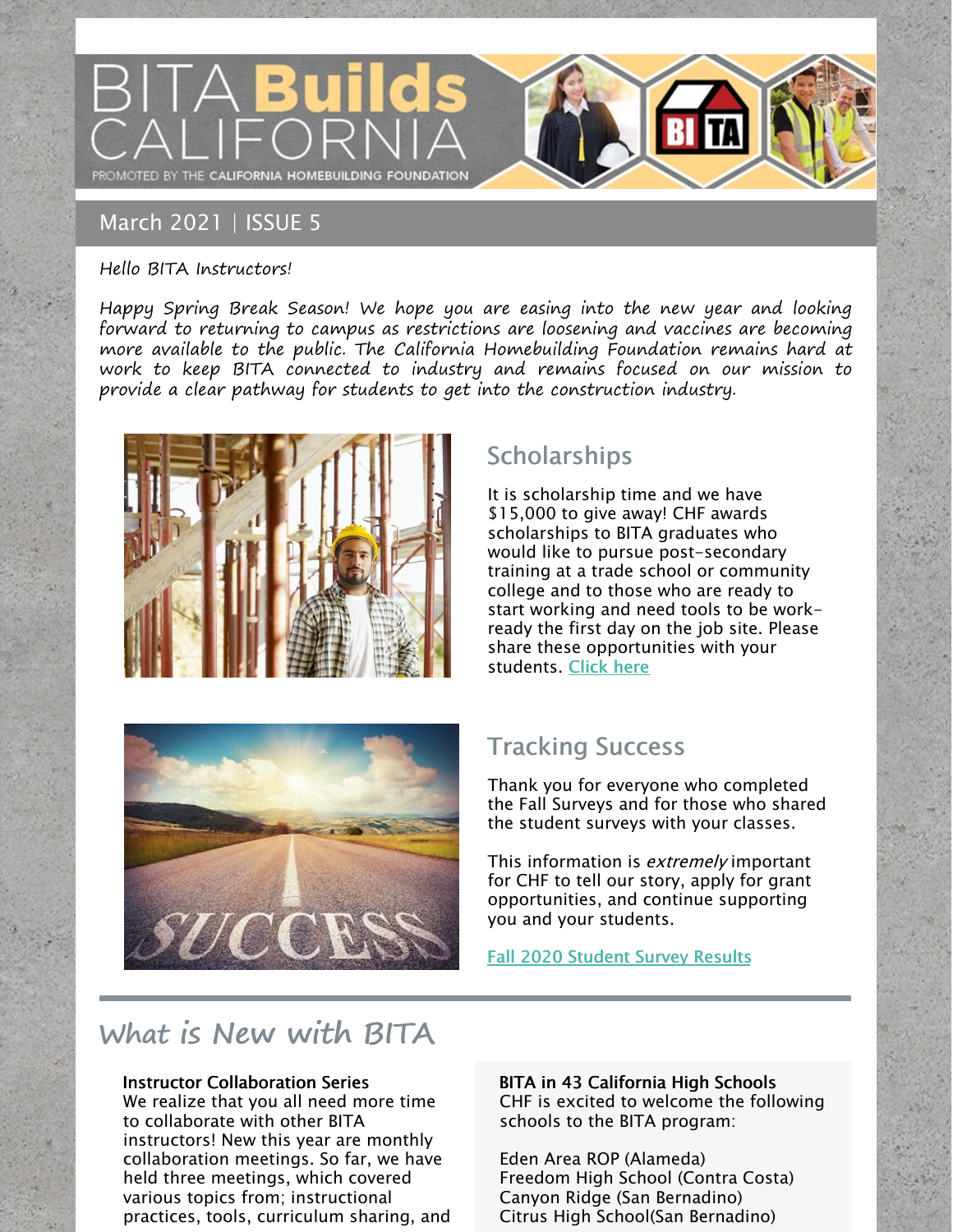safety. Shout-out to BITA Instructors Jason Billington at Bryte Career and College Center and Roy Morrison at Valencia High School for leading these collaborative discussions. Join us at our upcoming instructor collaboration meetings.

- April 28, 2021 at 3:30 -Resume Building/Work Ethics
- May 20, 2021 at  $3:30 -$ Curriculum Improvements

#### Solar Materials

Delivery of the materials for the Solar curriculum is under way! We hope by the beginning of the 2021/2022 school year you all will have the materials needed to implement the curriculum with your students. Access to the solar curriculum can be found on-line under the BITA Year 3 [Curriculum](https://www.mychf.org/year-three-energy-efficiency-and-infrastructure-of-the-future/)

Hesperia High School (San Bernadino) Hillside High School (San Bernadino) Sultana High School (San Bernadino) Vista High School (San Diego) College of the Siskiyous (Siskiyou) Happy Camp High School (Siskiyou)

Check out all our BITA schools [throughout](https://growthzonesitesprod.azureedge.net/wp-content/uploads/sites/867/2021/03/2021-BITA-Schools-Map-03-23-2021.pdf) California

#### Tailgate Safety Topics

We are adding to our archive of the "tailgate safety topics" - check out new topics, available in Spanish and English, and look for monthly emails from Brittany Albaugh for the most current safety topics and resources. You can also check the [instructor](https://www.mychf.org/instructor-portal/) portal for updates.

### Mentorship Program for BITA

The Bridge Corps mission is to bridge the gap between education and employment with an emphasis on creating opportunities for diversity, equity, and inclusion for the future leaders of the development, building, and construction industry.

This Spring we are launching two pilot mentor programs at Antioch High School and North County Trade Tech. We look forward to fully launching the program in Fall 2021.

# Student and Instructor Spotlight



Meet Julia Lopez, a senior at Antioch High School. Julia joined BITA because she loves working with her hands and her brothers are in the industry, so she wanted to be able to work and talk construction with them. She enjoys framing and learning how houses are



Meet Richard Fuaalii, BITA instructor at NOCROP Western High School in Anaheim. Richard is passionate about teaching a safety culture and lifestyle; he encourages students to have pride in their skills and accomplishments. "We really only get one chance to make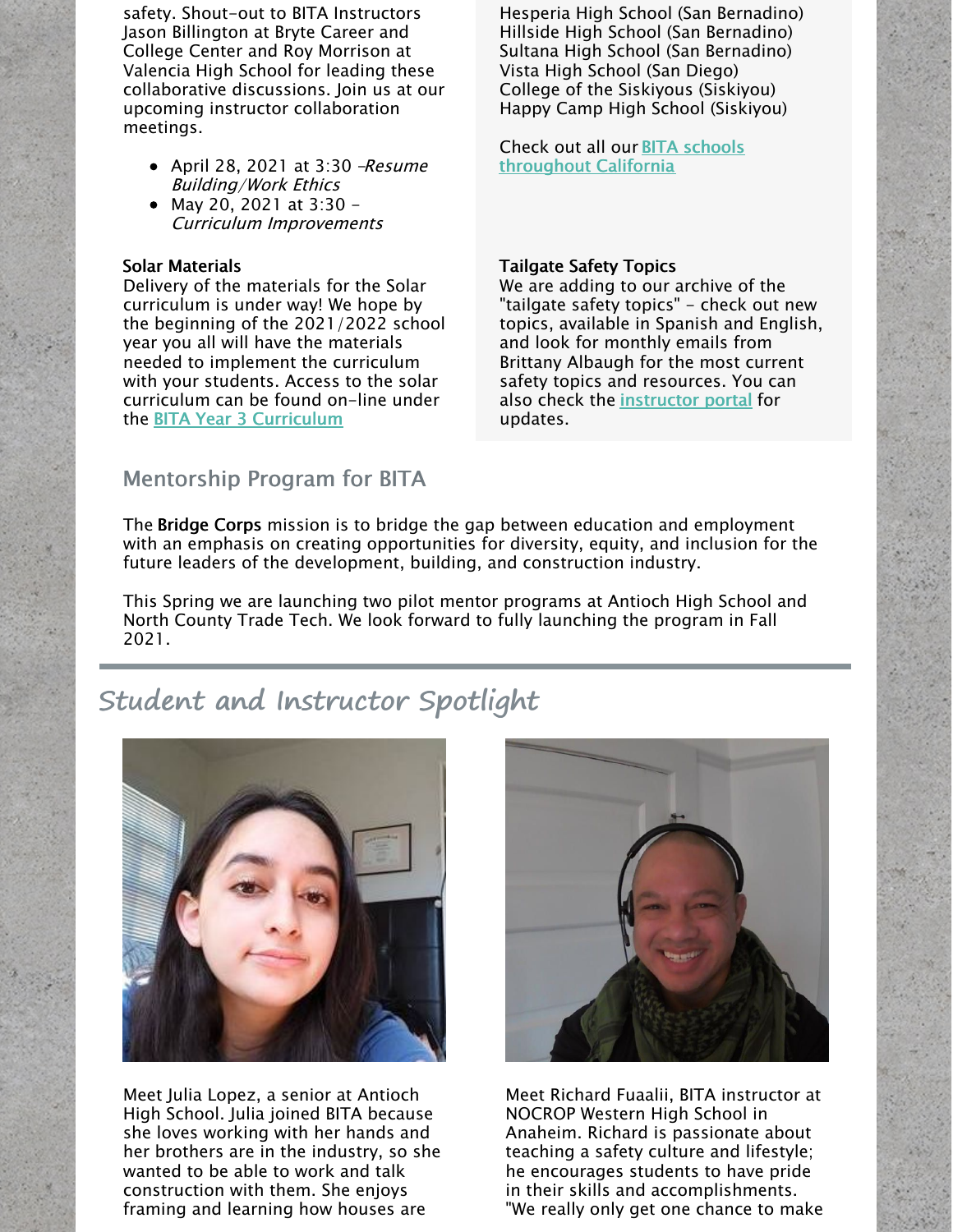built. "Thanks to Mr. Howell, I would 100% consider construction as a career. I feel this line of work would make me proud and excited to not have to do an everyday office job".

a lifelong impression with each and every one of our students. The future of skilled, and safe builders is something I choose not to take lightly". Welcome Richard, BITA is lucky to have you!

## BITA in the News



BITA takes Top 10 in Partnerships for Industry and Education (PIE) Contest at the Sierra Business Council 2020 Economic Summit (Page 7) PIE [Finalist](https://growthzonesitesprod.azureedge.net/wp-content/uploads/sites/867/2020/12/2020-PIE-booklet-FNL-large.pdf) (Page 7)



Twenty-Five BITA students at San Marcos High School achieved a major project milestone with completing the build of their first cottage and transporting it to a Wounded Warrior Home residence in Vista. The San Diego Union [Tribute](https://www.sandiegouniontribune.com/news/homelessness/story/2021-02-12/student-built-cottage-arrives-in-vista-to-help-veterans)



In recent months, BITA students have had to learn one of the most important lessons of all: how to adapt.

Builder and [Developer](https://bdmag.com/construction-students-adapt-to-distance-training/) Article - May 2020

## Events and Reminders



The Big Day of Giving (BDOG) is an annual virtual fundraiser for local [nonprofits.](https://www.bigdayofgiving.org/CAHomebuildingFoundation) The 2021 event takes place online May 6th. We are looking for students and instructors to help us promote BITA. If you are interested in being a 2021 charity "Big Dog" for students in our BITA program, please let us know.



As you begin building your structure for Design Build, we would GREATLY appreciate photos of your students in action. We want to share the excitement that the students are building again! Please send your photos to Brittany Albaugh via email [balbaugh@mychf.org](mailto:balbaugh@mychf.org) or text 916.208.0002

We would like to thank you for everything you do for the BITA students. We know you change the lives of students every day by inspiring them to do better in school and prepare themselves for a career or college path. This program would not be successful without your dedication and contributions.